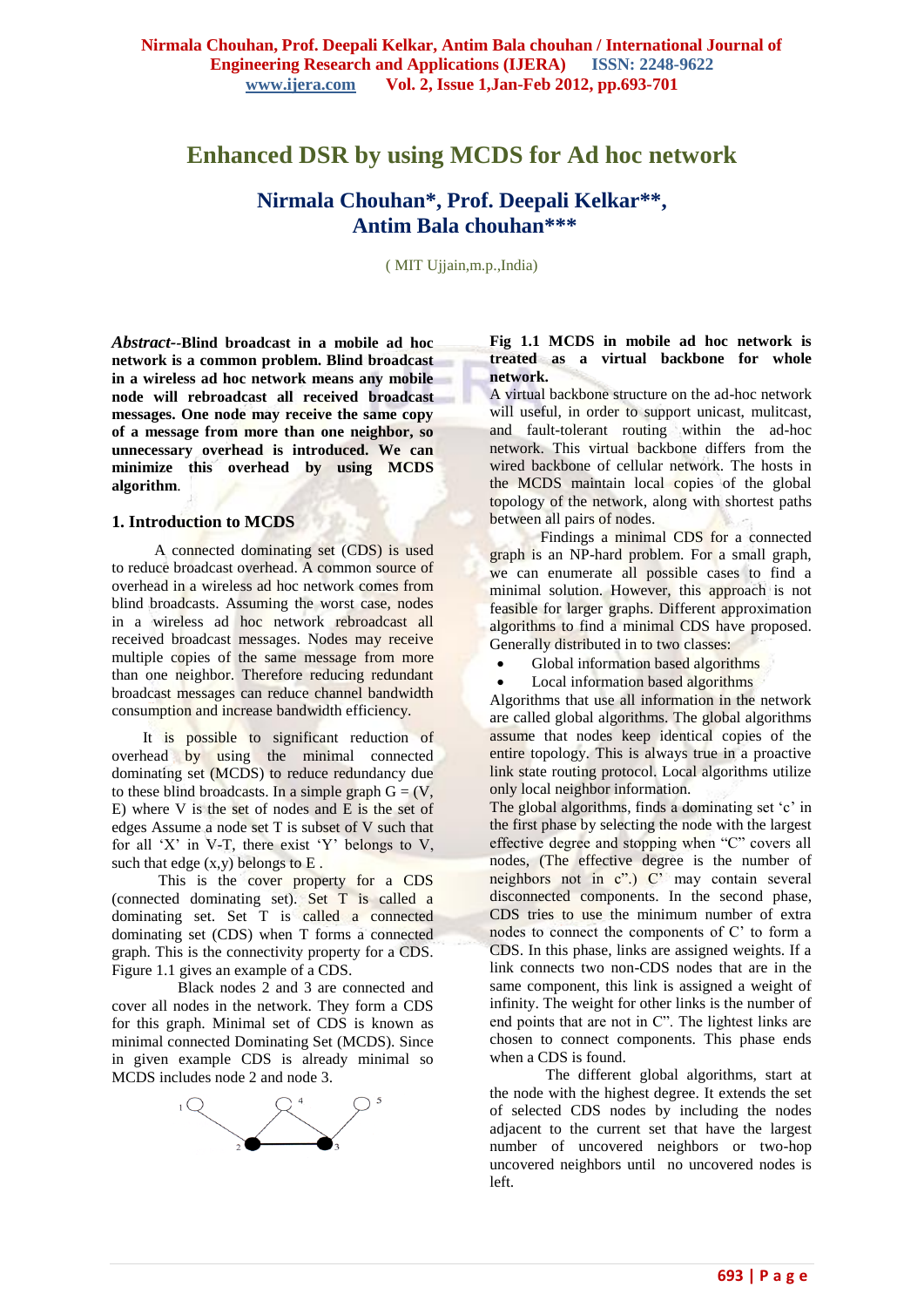The local algorithm is implemented in a distributed manner. This algorithm assumes that all nodes know all the other nodes that are within their two-hop range and that nodes have unique IDs. In the first phase, a node is selected as a potential member of the CDS if and only if it has two nonadjacent neighbors. Nodes broadcast if they elect themselves as members of the potential CDS. Two extensions are used in the second phase to reduce the size of the CDS. A node stays in the CDS unless a neighbor CDS node with a larger ID covers its entire neighbor set. As an extension, if two adjacent CDS neighbors with larger IDs cover the neighbor set of a node, this node may change itself to a non-CDS node.

To determine routes with the MCDS, global knowledge of G is gathered into all the MCDS nodes and compute shortest paths based on local copies of G (akin to the link state approach restricted to MCDS Nodes. In general, the routes determined by the MCDS nodes do not pass through the MCDS. However, the MCDS can handle routes in two situations:

- When a non-MCDS edge or node fails, the MCDS provides an immediate backup route to use while another shortest path is found, and
- The MCDS can be used for multicast and broadcast routing.

At a high level of abstraction, the MCDS based routing algorithm consists of the following steps to determine routes:

- Compute the MCDS.
- Gather topology information from non-MCDS nodes to MCDS nodes.
- Broadcast topology to all MCDS nodes.
- Determine routes. Each node runs an all pairs shortest path algorithm on its local copy of graph.
- Propagate information out to non- MCDS nodes.
- Send periodic maintenance update. Every T second for some large value of T, the MCDS nodes repeat the topology broadcast step. This periodic broadcast ensures that the MCDS nodes recognize drastic topology changes.

Guha and Khuller in proposed two approximation algorithms for the connected dominating set problem. The first approach is to develop a greedy algorithms for solving problem, it executes in connected dominating set manner. The second algorithm is an improvement of the first algorithms, and it executes in dominating set manner.

# **2 Algorithm-I(Connected Dominating Set Approach)**

This approach is a greedy algorithm for solving the MCDS Problem. The idea behind the algorithms is the following grow a tree T, starting from the vertex of maximum degree. At each step a vertex v

in T is picket and scanned it. Scanning a vertex, adds edges to T from v to all its neighbors not in T. In the end it obtains a spanning tree T, and will pick the non-leaf nodes as the connected dominating set.

Initially all vertices are unmarked (white). When a vertex is scanned (color it black), all its neighbors that are not in T is marked and add them T (color them gray). Thus marked nodes that have not been scanned are leaves in T (gray nodes). All unmarked nodes are white. The algorithm continues scanning marked nodes, until all the vertices are marked (gray or black). The set of scanned nodes (blank nodes) will from the connected dominating set (CDS) in the end. A vertex is picked that has the maximum number of unmarked (white) neighbors.

In figure 1.1 (a) and 1.1 (b) black nodes are obtained as CDS using algorithm I, and gray nodes are dominated nodes by dominating set. It is clear that no white nodes are left in the given graphs.



**Fig2.1 (a-b): an example of Algo. I**

## **3 Algorithms II (Dominating Set Approach)**

This algorithm is an improvement of the first algorithm. The algorithm finds a dominating set in the first phase and in the second phase connects the dominating set.

At the start of the first phase all nodes are colored white. Each time it include a vertex in the dominating set, it is colored with black. Nodes that are dominated are colored gray (once they are adjacent to a black node). In the first phase the algorithm picks a node at each step and colors it black, coloring all adjacent white nodes gray. A piece is defined as a white node or a black connected component. At each step we pick a node to color black that gives the maximum (non-zero) reeducation in the number of pieces.

 It the second phase, it has a collection of black connected components that need to connect. Recursively connect pairs of black components by choosing a chain of vertices until there is one black connected component.



**Fig 3.1 an example of Algo II**

In figure 2.1 black and gray nodes are generated by algorithm II in first and second phases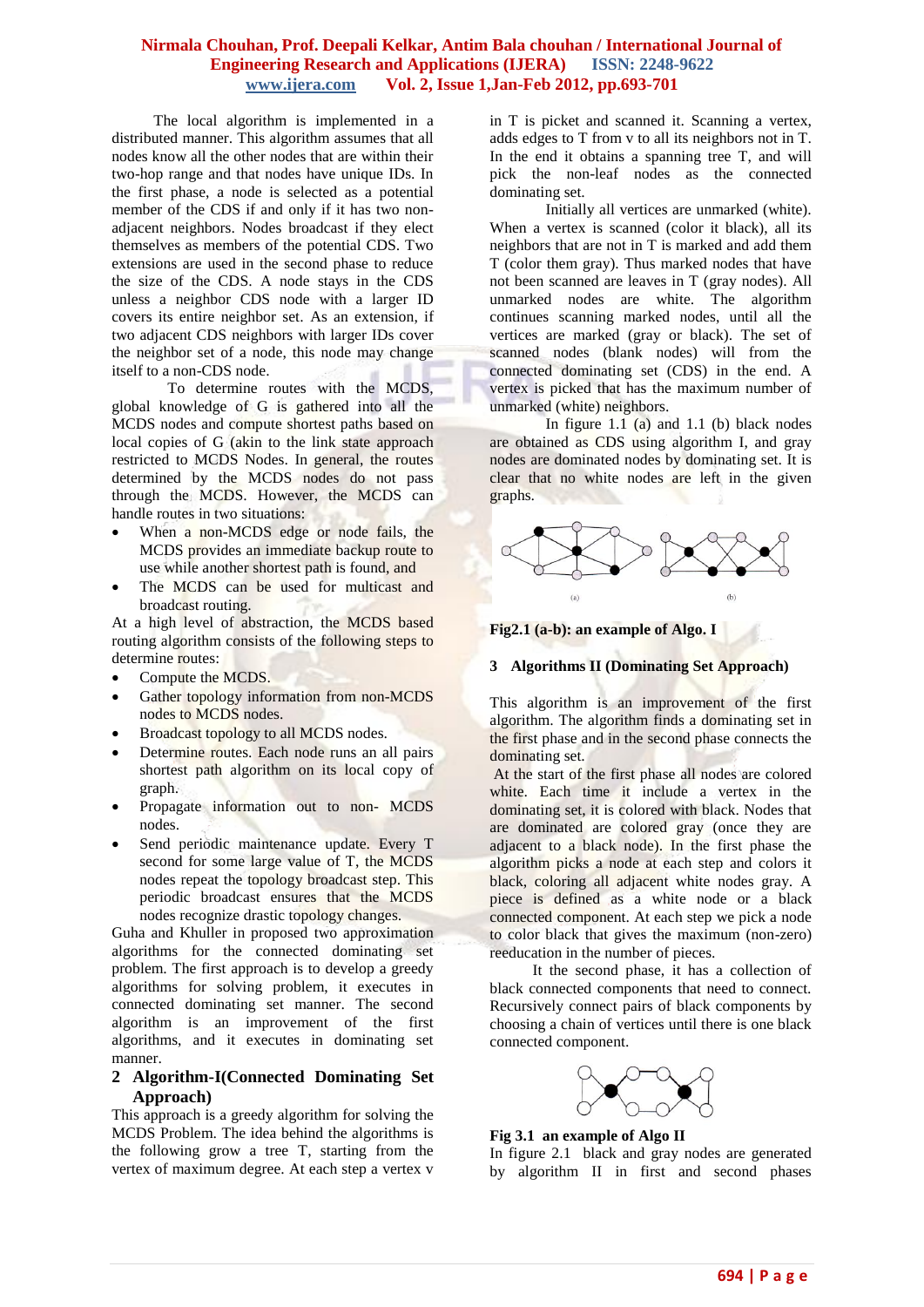respectively. Since black nodes are disconnected so gray nodes are needed to connect these black nodes. CDS is both black and gray nodes.

#### **3.1 DRAWBACK:-**

Algorithm starts by selecting a node which has maximum degree. Since it is a heuristic approach for selection of a node ,it can increase the size of MCDS .

**Proof :** If CDS based algorithm discussed in is applied for graph like figure 2.1 (a) then obtained MCDS is like in figure 3.2 (b) where, all black nodes from CDS.



### **Fig 3.2: MCDS generated by Guha and Khuller algo**

Here the Size of obtained MCDS is 9. But optimal solution is 8 only like figure 3.1 Hence, heuristic like maximum degree for starting node can lead to increased size of



**Fig 3.3: MCDS generated by optimal solution**

## **4 Wu and Li's Algorithm**

.

Wu and Li in proposed are the localized algorithm. This is localized algorithm which is implemented in a distributed manner. This algorithm assumes that all nodes know all the other nodes that are within their two-hop range and that nods have unique IDS.

In the first phase, a node is selected as a potential member of the CDS if and only if it has two non-adjacent neighbors. Nodes broadcast if they elect themselves as member of the potential CDS. Two extensions are used in the second phase to reduce the size of the CDS. A node stays in the CDS unless a neighbor CDS node with a larger ID covers its entire neighbor set. As an extension, if two adjacent CDS neighbor with larger IDs cover the neighbor set of a node, this node may change itself to a non- CDS node.



**(a) (b)** 

### **Figure 4.1 (a-b): An example for Wu and Li's algorithm**.

In Figure 4.1 (a) black nodes are generated after execution of first phase of Wu and Li's algorithm. If ID of vertex V is lower than the ID of vertex W then from second phase redundant node V is discarded from DS, and then resultant CDS is W only as shown in figure 4.1 (b).

### **4.1 DRAWBACK:**

This algorithm applies only to wireless ad hoc networks whose unit disk graph is not a complete graph.

**Proof :** For example if a wireless ad hoc network is in from of a graph as shown in figure 4.2 (a) then MCDS obtained by using algorithm in is like figure 4.2 (b) where, black nodes is minimal connected dominating set. But practically it is not possible case for figure 4.2 (a). Figure 4.3



**fig 4.2(a-b): MCDS generated by Wu and Li's algorithm.**

Shows an optimal MCDS for the given graph (fig. 3.6(a)) where, black nodes represent the MCDS. Since the given graph is complete this proves drawback.

# **4.2 An example of Guha and Khuller algorithm Assumptions of this algorithm**

- All nodes are located in a two-dimensional plane.
- All nodes have an equal transmission range unit.
- Communication is bidirectional and hence edges of UDG are undirected.
- Each host sends message by local broadcast and an underlying MAC algorithms perfectly schedules message to prevent any collision.

**Notations:** The various notations are:-

- Circles denote the nodes.
- Lines represent the link between the nodes ie they are within each others wireless transmission range
- Black node represent the selected MCDS member
- Gray node represent the neighbors of MCDS member.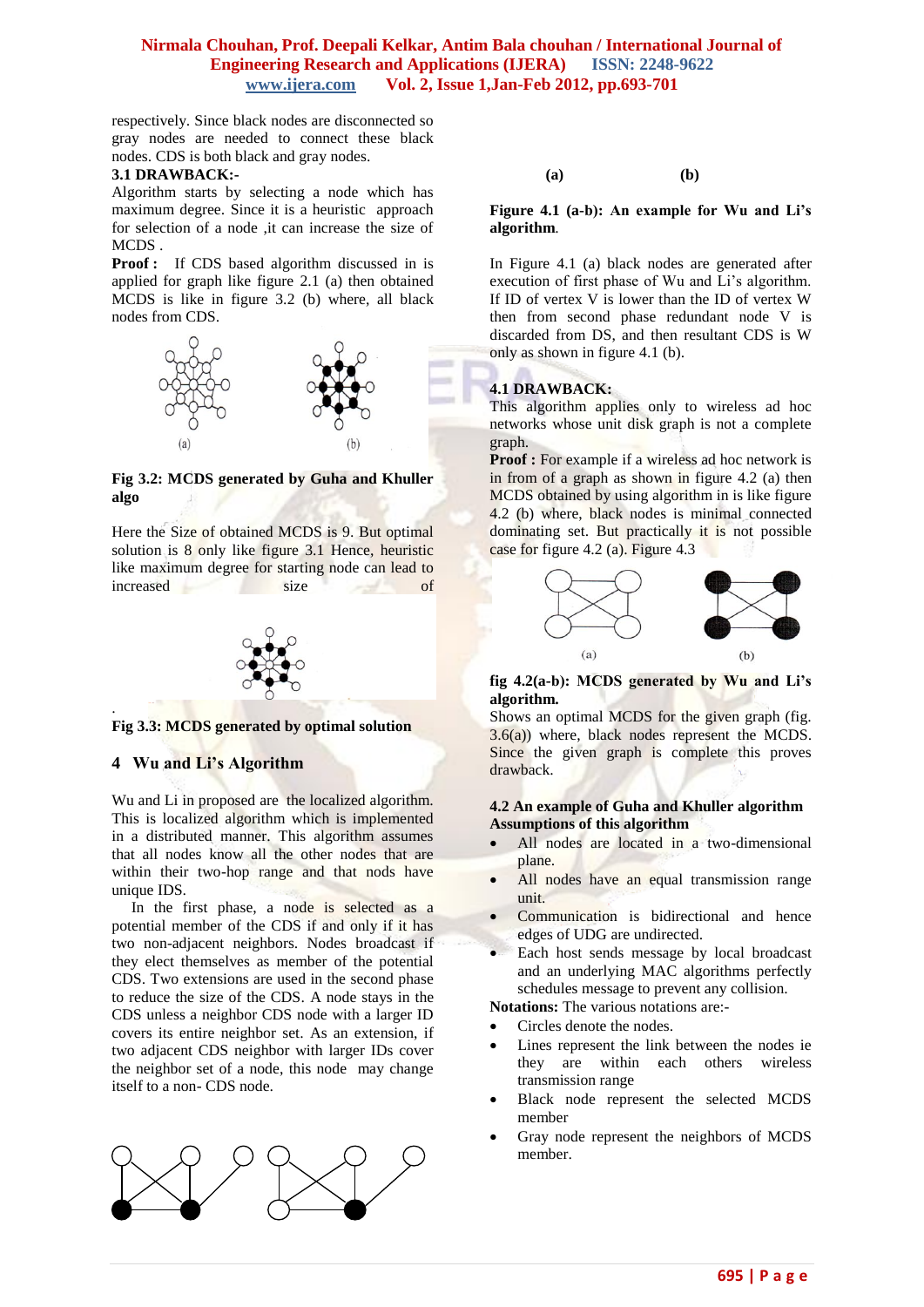

**FIG 4.3(a)**

The figure 4.3(a) represent the ad hoc network which consist of 23 nodes .On applying Guha and khuller algorithm in this fig MCDS can be obtained.



First the node with maximum degree is selected .ie here node 1 is selected and is colored black. All the neighbours of node 1 ie nodes 2,3,4,5,6,7 are colored gray.Now among these gray colored nodes node with the maximum degree is selected again and is colored black .the 2nd node selected is 6 in fig 4.3(d).



**FIG 4.3(c)**



**Fig 4.3 (d)**

Now, all the neighbors of node 6 i.e. 20,21,22,23 are colored gray as shown in fig **4.3** (e). Among all the gray nodes in fig. **4.3** (e), the node 3 is colored black and all its neighbors i.e. 15, 16, 17 are colored gray which is shown in fig **4.3** (g).





**Fig 4.3 (g)**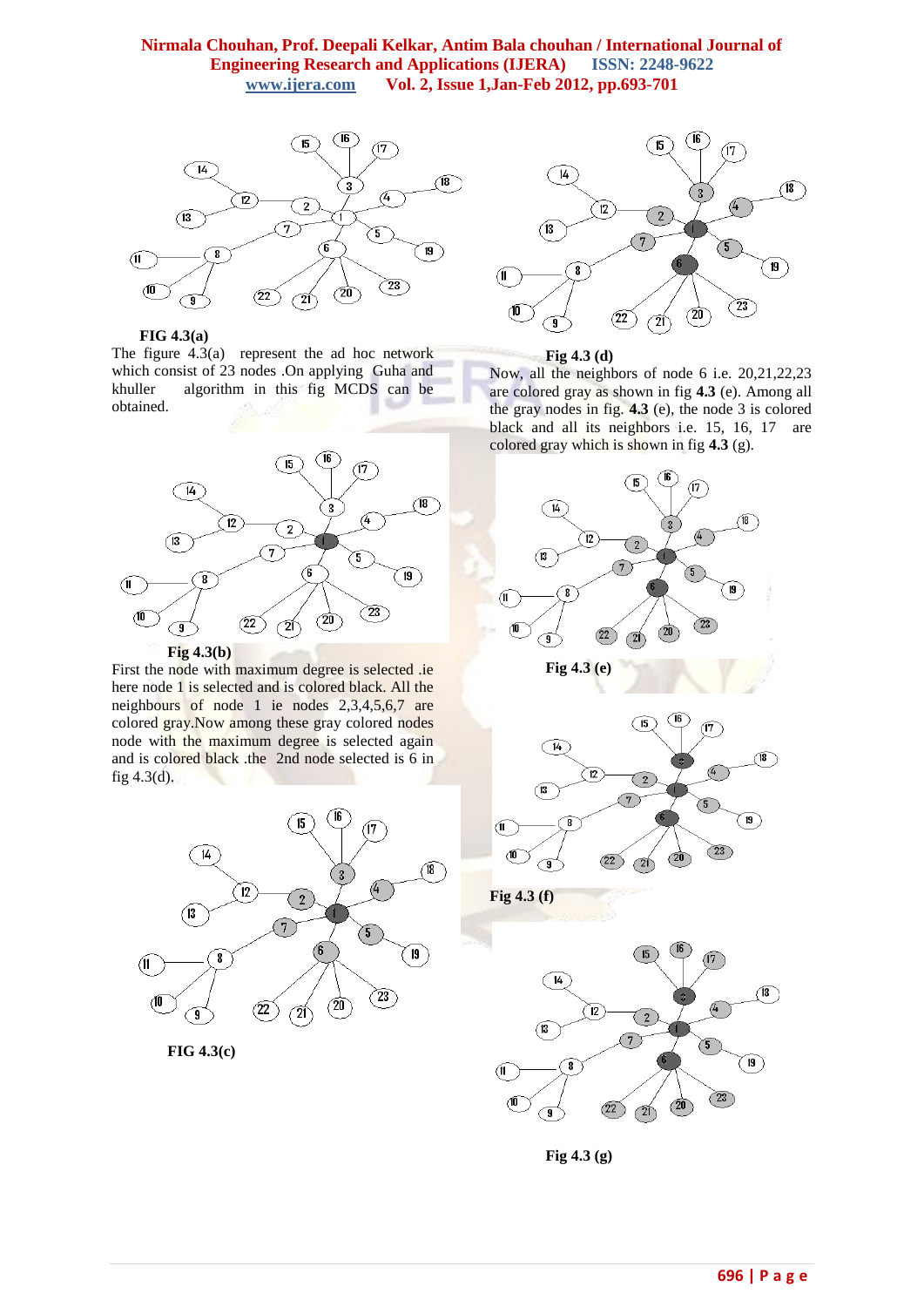Now again, we select a gray node with a maximum degree among a set of gray nodes obtained in fig. **4.3** (g).Since node 2, 7, 4, 5 have the same degree, thus any one of these nodes can be selected.

 So, we select node 7 and is colored black (shown in fig **4.3** (h)) and its only white neighbor 8 is colored gray as shown in fig **4.3** (i).



In fig. **4.3 (i)**,the maximum degree node is 8 and is colored black and its neighbors 9, 10, 11 are colored gray as depicted in fig **4.3** (j).



**Fig 4.3 (j)**

Now, the nodes 2, 4, and 5 have the same degree, thus the node 2 is chosen and colored as black, and its neighbor node 12 is colored gray shown in fig **4.3** (k).Now in this fig, we select node 12 to be the

member of MCDS and is colored black, and its neighbors 13 and 14 are colored gray which is shown in fig **4.3** (l).





Since the only white nodes are 18 and 19 and the gray nodes connected with them are node 4 and 5 respectively, thus both the nodes are colored black and the nodes 18 and 19 are colored gray.



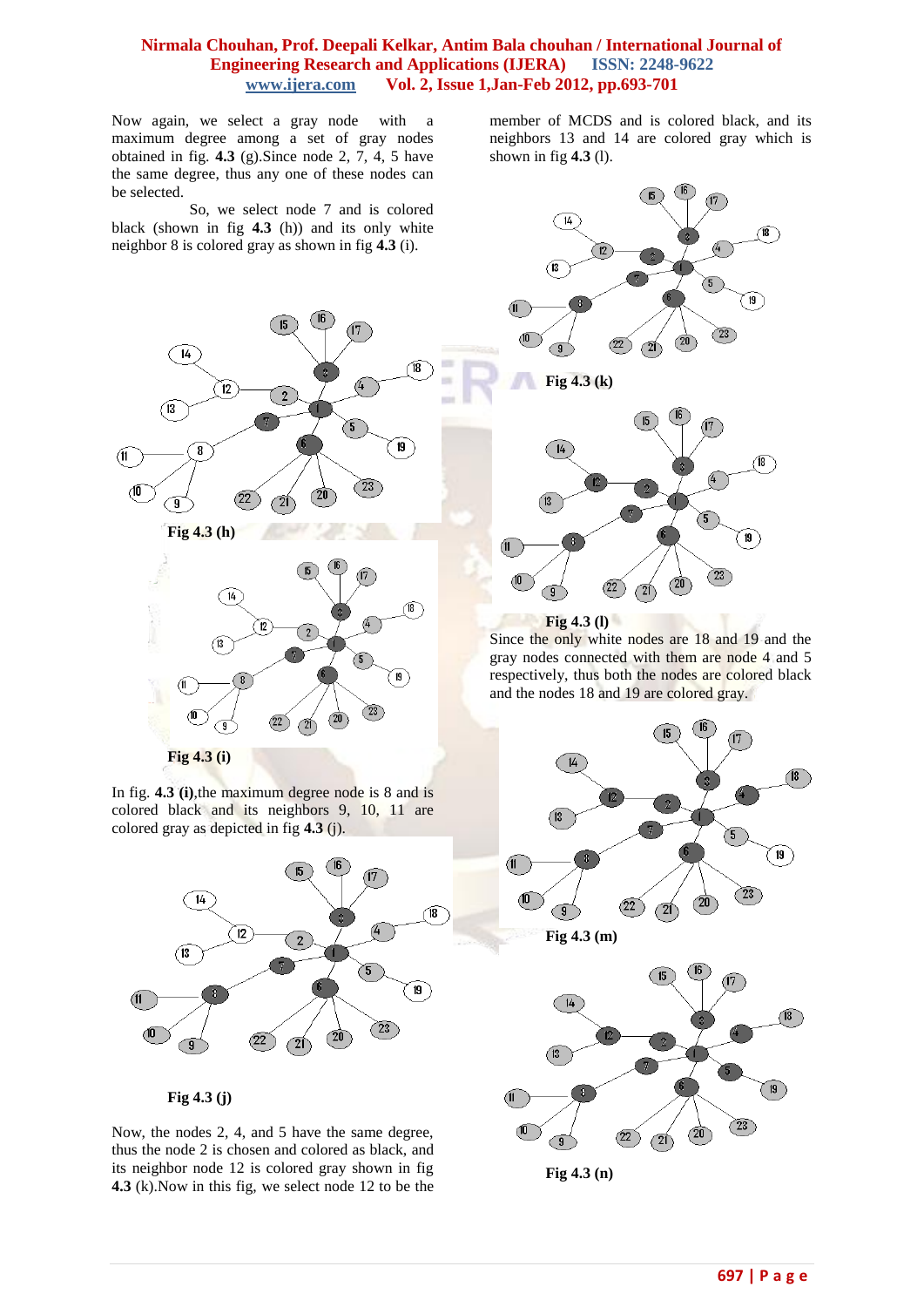In fig **4.3** (n), all the nodes are either colored black or gray, thus we have obtained the final Minimum Connected Dominating Set (MCDS).Thus the MCDS of the given example of ad-hoc network obtained contains the following nodes: 1, 6, 3, 7, 8, 2, 12, 4, 5.

**4.3 Praposed new Improved MCDS algo for DSR protocol**

# **Algorithm 1:**

**Populating MCDS adjacency list:** As soon as a node enter in the network.

#### **Step1:** Broadcast IP.

If (Any reply comes from any node, say Y) Then

{Node will update its MCDS adjacency list.}

**Step2:** reply will contain address of Y and degree of Y. Accordingly MCDS list of X will be update.

**Step3:** if degree of nearly added node is >1.then MCDS flag is set to true.

**Step4:** as soon as new entry is done or a node MCDS list then its degree is increment as one.

Step5: as soon as new node updates its list, it will broadcast its degree.

# **Algorithm 2:**

**Message flow in network:** this will work on reduced before.

**Step1:** source node will check for destination address in MCDS adjacency list.

> If (address available) Then {send request packet directly.}

#### **Step2:** Else

 {Send request packet to the MCDS nodes (node with MCDS flag set).}

**Step3:** similarly entry node in network will find the packet.

#### **Step4:** finally

If (packet reach destination)

 Then {destination node generates RREP message (full path) to source.}

#### Else

 {Run algorithm I.} **Step5:** Source send DATA packet to destination.

## **5 Comparison of MCDS over DSR**

## **5.1 Finding of MCDS**



Fig 5.1 (a) represents the ad hoc network. Our aim is to find the MCDS members in the given network. Fig 5.1(b) shows the result of MCDS members (colored orange).



### **5.2 Applying DSR protocol**

Here we apply DSR on fig  $5.2$  (a). We assume that node 2 is a source node and node 11 is a destination node. We will implement ROUTE DISCOVERY to find the route from source to destination node.

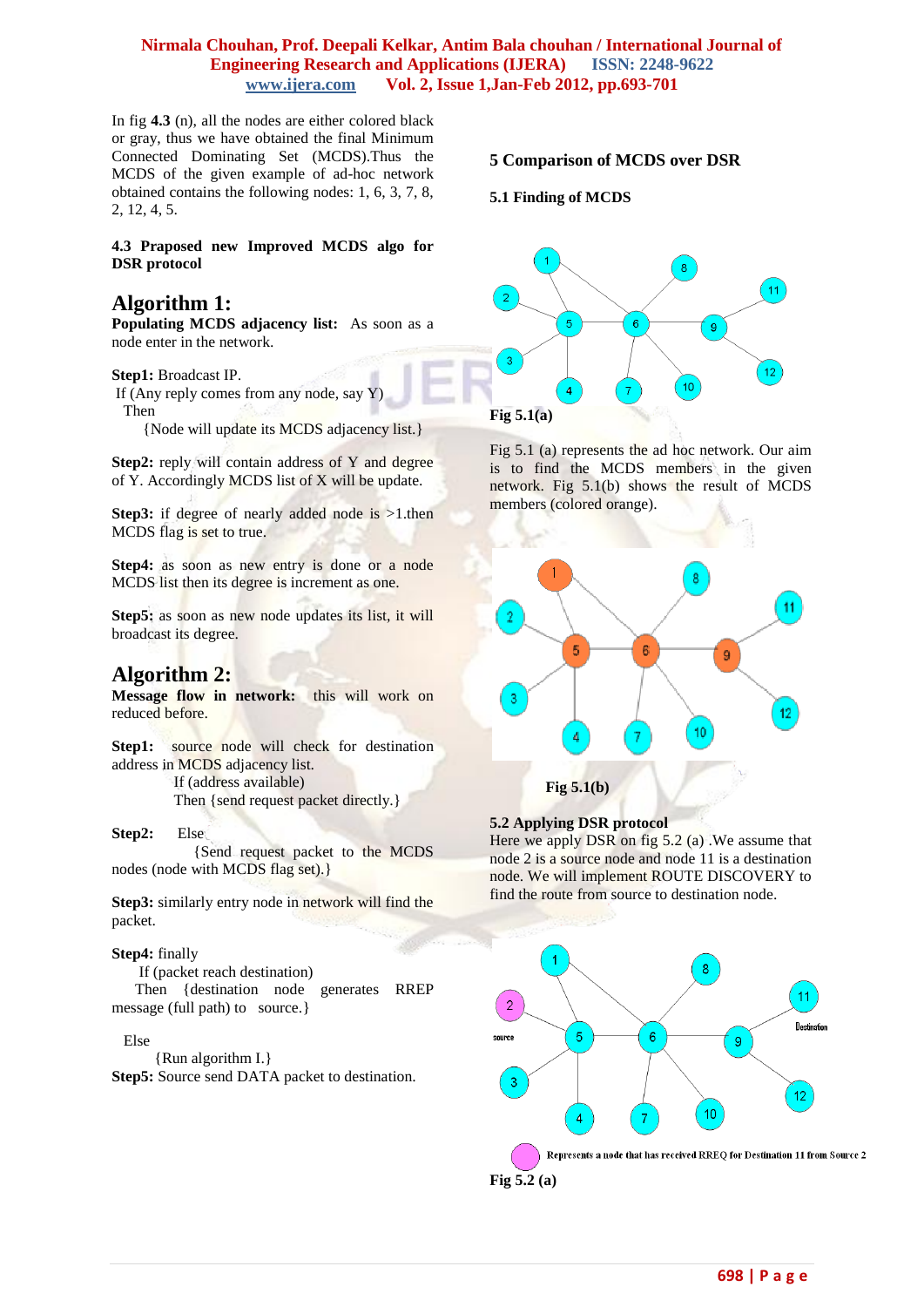

 $[X, Y]$  Represents list of identifiers appended to  $RREQ$ 





**Fig 5.2 (b)**

Node 2 broadcast ROUTE REQUEST packet to its neighbor i.e. node 5. The RREQ packet header contains the pair  $\langle$ originating address, request id $>$ as shown in fig 5.2 (b). Each node receiving this packet adds its own address in the header and forwards the packet to its neighbors.

Node 5 broadcasts the RREQ packet to nodes 1 , 2, 3 ,4, 6 as shown in fig 5.2 (c).



 **Fig 5.2 (c)**

Node 1 forwards the RREQ [2,5,1] to node 6.Node 6 receives the two RREQ packets[2,5] and [2,5,1], one from node 5 and another from node 1.The node then broadcasts both these packets to its neighbor nodes 5,7,8,9,10 as shown in fig. 5.2 (d). Node 5 will discard the packets since it already contains the packet with same request id.



## **Fig 5.2 (d)**

Node 9 sends the RREQ to node 6, 11,12 as shown in fig 5.2 (e).Node 6 discards the packet. Since the destination node 11 receives the RREQ packet, it sends RREP REQUEST REPLY to the source node through the path as described in the packet as shown in fig  $5.2$  (f).

<----- Represents RREP request message



Now, the source node 2 can send the data packet to destination node 11 through the path as came through RREP packet as depicted in fig 5.2 (g)



**5.3 Implementation of DSR on MCDS**



Now, we will implement Dynamic Source Routing on the obtained MCDS and compare the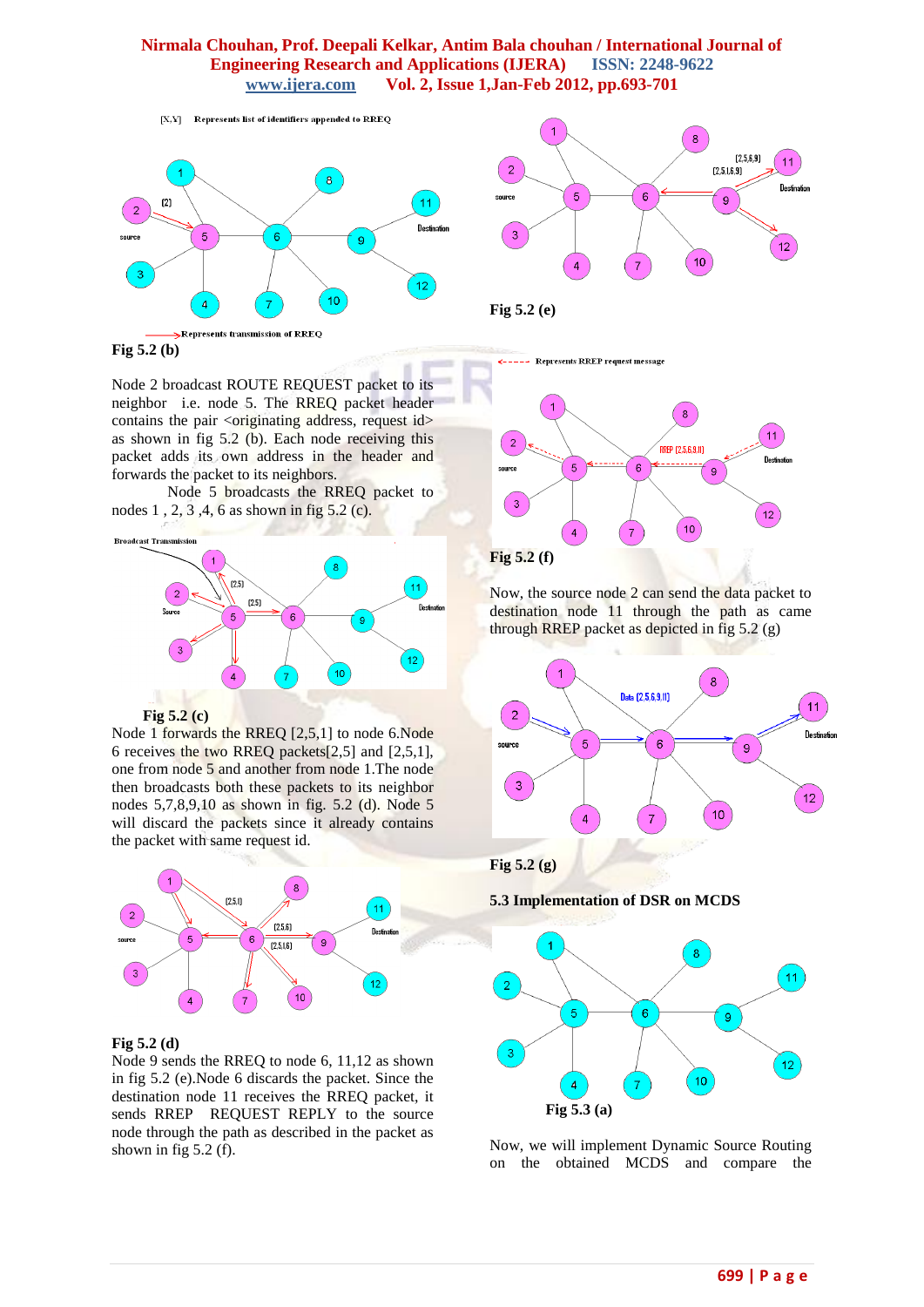performance.The MCDS members of fig 5.3 (a) have been shown in fig. 5.3(b)

node 11,so it sends a RREP message [5,6,9,11] to node 5 through this path as shown in fig 5.3(f).



**Fig 5.3 (d)**

Similarly, node 6 will forward the packet to its MCDS neighbor node 9 adding its own address in packet as shown in fig 5.3(e).Since MCDS node 9 is directly connected to non-MCDS destination

## **Fig 5.3 (h)**

Now, the node 5 forwards the reply to the source node 2 as shown in fig 5.3(g).Node 2 will send the data packet to node 11 through this path .